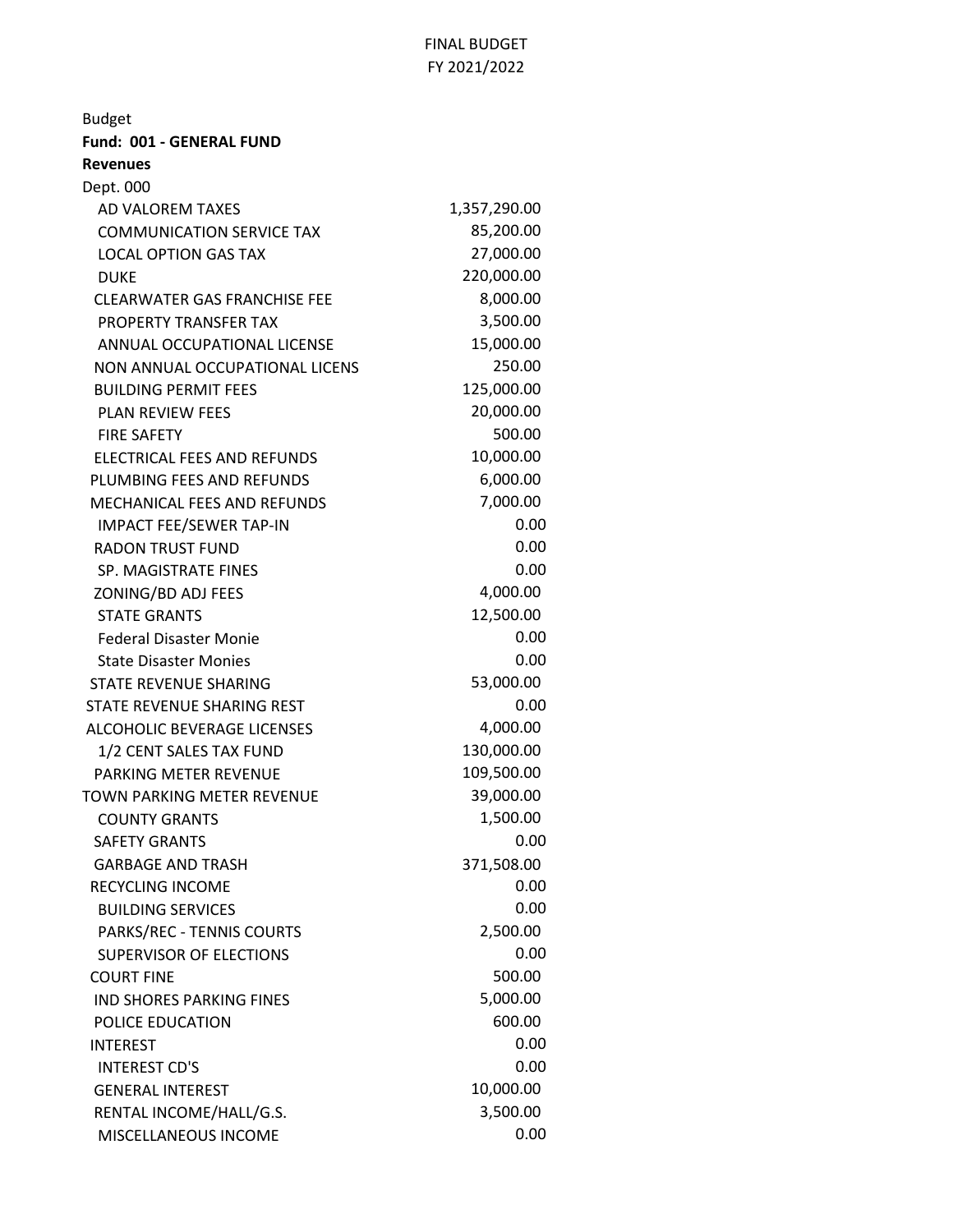|                                           | <b>FINAL BUDGET</b> |
|-------------------------------------------|---------------------|
|                                           | FY 2021/2022        |
| <b>UNREALIZED LOSS ON INVESTMENTS</b>     | 0.00                |
| <b>TRANSFERS FROM SEWER FUND</b>          | 50,000.00           |
| <b>FROM SURPLUS</b>                       |                     |
| <b>Total Revenue</b>                      | 2,681,848.00        |
| <b>Revenues</b>                           |                     |
|                                           |                     |
| <b>Expenditures</b>                       |                     |
| Dept. 511 LEGISLATIVE                     |                     |
| <b>EXECUTIVE SALARIES</b>                 | 40,800.00           |
| <b>FICA TAXES</b>                         | 2,530.00            |
| FICA TAX M/T                              | 592.00              |
| RETIRMENT CONTRIBUTIONS                   | 15,236.00           |
| LIFE AND HEALTH INSURANCE                 | 52,450.00           |
| <b>Total for Dept.511 LEGISLATIVE</b>     | 111,608.00          |
|                                           |                     |
| Dept. 512 EXECUTIVE                       |                     |
| REGULAR SALARIES AND WAGES                | 281,432.00          |
| <b>SPECIAL PAY</b>                        | 1,400.00            |
| <b>FICA TAXES</b>                         | 17,449.00           |
| FICA TAX M/T                              | 4,081.00            |
| Unemployment                              | \$0.00              |
| RETIRMENT CONTRIBUTIONS                   | 25,578.00           |
| LIFE AND HEALTH INSURANCE                 | 37,375.00           |
| <b>WORKERS' COMPENSATION</b>              | 288.00              |
| <b>Total for Dept.512 EXECUTIVE</b>       | 367,603.00          |
|                                           |                     |
| Dept. 513 FINANCIAL AND ADMINISTRATIVE    |                     |
| <b>ATTORNEY FEES</b>                      | 60,000.00           |
| ACCOUNTING AND AUDITING                   | 25,000.00           |
| OTHER ACCOUNTING                          | 24,000.00           |
| Total for Dept.513 FINANCIAL AND ADMINIST | 109,000.00          |
|                                           |                     |
| Dept. 515 COMPREHENSIVE PLANNING          |                     |
| <b>ENGINEERING FEES</b>                   | 5,000.00            |
| P&Z/BD ADJUSTMENT                         | 1,200.00            |
| SPECIAL MAGISTRATE                        | 5,000.00            |
| Total for Dept.515 COMPREHENSIVE PLANNIP  | 11,200.00           |
|                                           |                     |
| Dept. 519 OTHER GENERAL                   |                     |
| <b>SPECIAL PAY</b>                        | 0.00                |
| OTHER CONTRACTUAL SERVICES                | 8,000.00            |
| <b>ELECTION EXPENSES</b>                  | 5,000.00            |
| <b>ADVERTISING</b>                        | 3,500.00            |
| <b>GENERAL CODE</b>                       | 5,000.00            |
| MICROFILM/STORAGE                         | 10,000.00           |
| <b>TRAVEL AND PER DIEM</b>                | 5,000.00            |
| <b>COMMUNICATIONS</b>                     | 5,500.00            |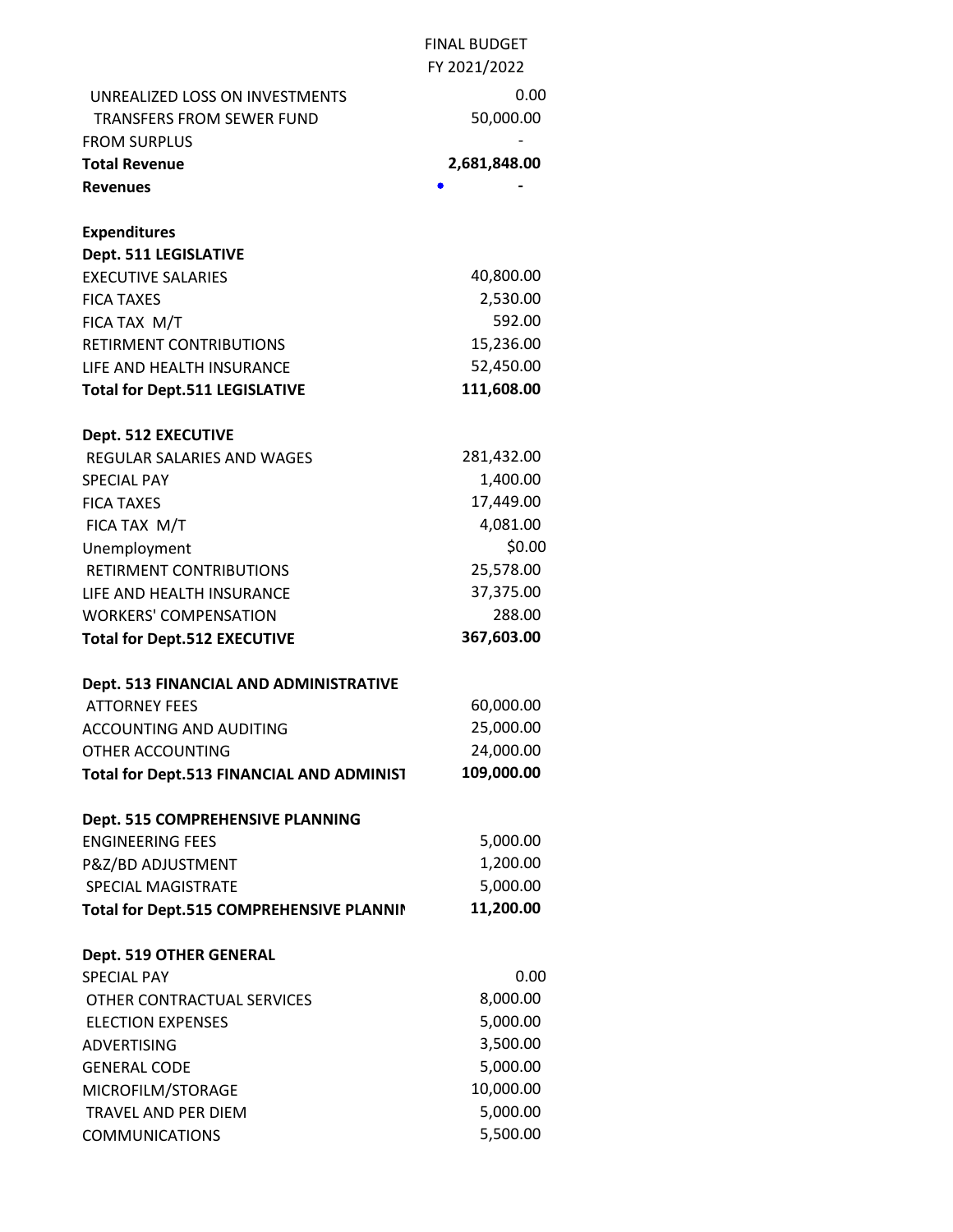|                                                  | <b>FINAL BUDGET</b> |
|--------------------------------------------------|---------------------|
|                                                  | FY 2021/2022        |
| <b>POSTAGE</b>                                   | 3,000.00            |
| <b>UTILITY SERVICES</b>                          | 22,000.00           |
| <b>INSURANCE</b>                                 | 75,000.00           |
| REPAIR AND MAINTENANCE SERVICE                   | 58,000.00           |
| REPAIR/MAINTENANCE TOWN HALL                     | 25,000.00           |
| PRINTING AND BINDING                             | 1,500.00            |
| MISC. EXPENSES                                   | 3,000.00            |
| <b>MERCHANT FEES</b>                             | 1,500.00            |
| <b>OFFICE SUPPLIES</b>                           | 5,000.00            |
| <b>OPERATING SUPPLIES</b>                        | 4,500.00            |
| <b>FUEL</b>                                      | 5,500.00            |
| <b>DUES &amp; SUBSCRIPTIONS</b>                  | 3,500.00            |
| MACHINERY AND EQUIPMENT                          | 4,000.00            |
| PARKING METERS EXPENSES                          | 20,000.00           |
| TOWN PARKING METER EXPENSES                      | 2,500.00            |
| <b>OFFICE FURNITURE</b>                          | 3,000.00            |
| <b>COMPUTERS</b>                                 | 50,000.00           |
| <b>Office Machinery</b>                          | 3,000.00            |
| <b>Other Capital Equipment</b>                   | 0.00                |
| TRANSFER TO CAPITAL IMPV FUND                    |                     |
| <b>Total for Dept.519 OTHER GENERAL</b>          | 332,000.00          |
| Dept. 521 LAW ENFORCEMENT                        |                     |
| POLICE PROTECTION                                | 515,213.00          |
| POLICE EDUCATION                                 | 600.00              |
| <b>Total for Dept.521 LAW ENFORCEMENT</b>        | 515,813.00          |
| Dept. 522 FIRE CONTROL                           |                     |
| FIRE CONTROL                                     | 250.170.00          |
| <b>Total for Dept.522 FIRE CONTROL</b>           | 250,170.00          |
| <b>Dept. 524 PROTECTIVE INSPECTIONS</b>          |                     |
| <b>REGULAR SALARIES AND WAGES</b>                | 32760.00            |
| <b>SPECIAL PAY</b>                               | 0.00                |
| <b>Auto Allowance</b>                            | 0.00                |
| <b>FICA TAXES</b>                                | 2031.00             |
| FICA TAX M/T                                     | 475.00              |
| <b>RETIRMENT CONTRIBUTIONS</b>                   | 0.00                |
| LIFE AND HEALTH INSURANCE                        | 0.00                |
| <b>WORKERS' COMPENSATION</b>                     | 0.00                |
| <b>CODE ENFORCEMENT SO</b>                       | 17,500.00           |
| <b>ATTORNEY FEES</b>                             | 0.00                |
| OTHER CONTRACTUAL SERVICES                       | 0.00                |
| <b>BUILDING DEPT EXPENSES</b>                    | 130,000.00          |
| <b>DUES &amp; SUBSCRIPTIONS</b>                  | 0.00                |
| Prior Year Balance                               | 0.00                |
| <b>Total for Dept.524 PROTECTIVE INSPECTIONS</b> | 182,766.00          |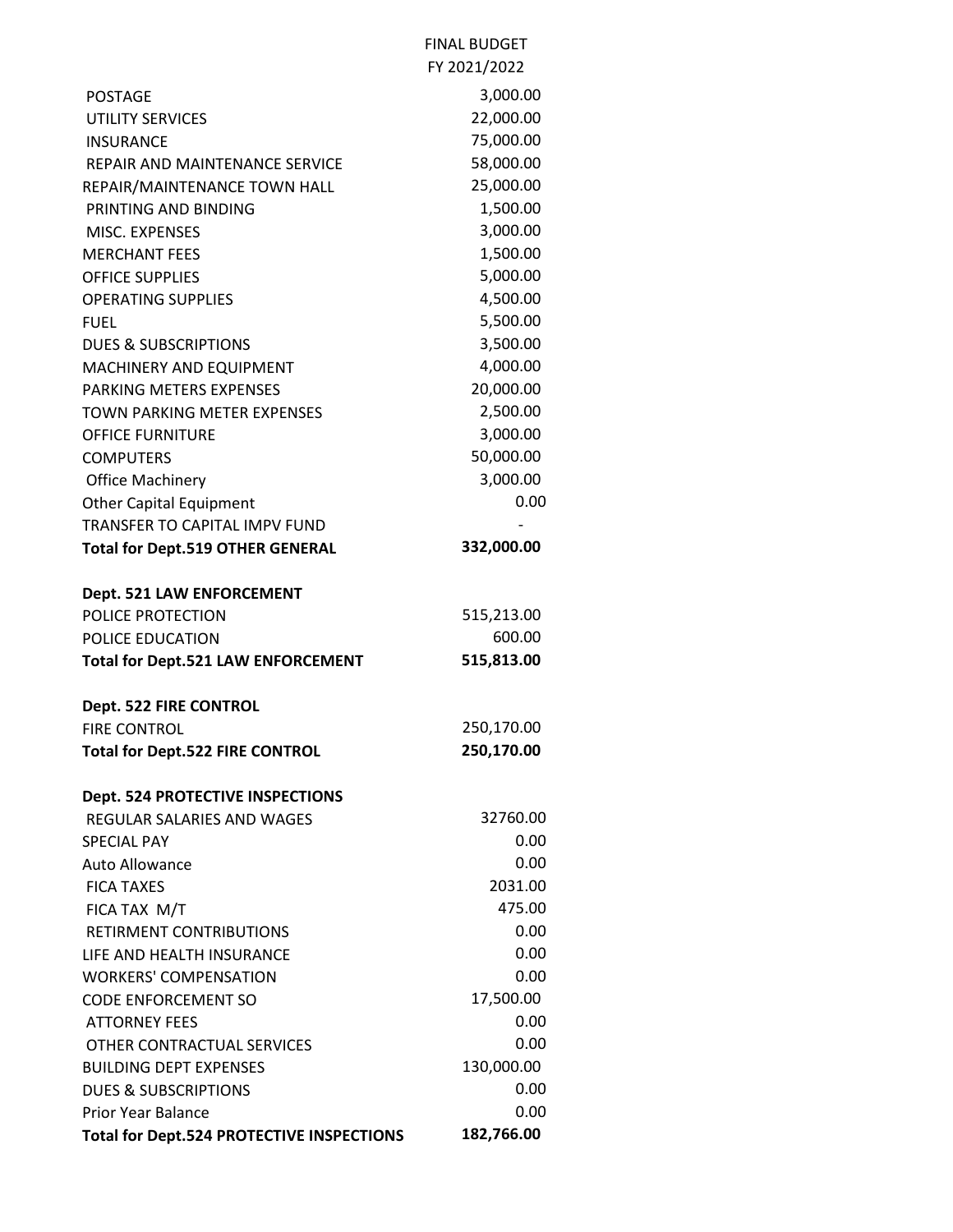|                                                 | <b>FINAL BUDGET</b> |
|-------------------------------------------------|---------------------|
|                                                 | FY 2021/2022        |
| Dept. 525 EMERGENCY & DISASTER RELIEF           |                     |
| <b>EMERGENCY MANAGEMENT</b>                     | 10,000.00           |
| Total for Dept.525 EMERGENCY & DISASTER F       | 10,000.00           |
|                                                 |                     |
| Dept. 534 GARBAGE/SOLID WASTE CONTROL           |                     |
| <b>GARBAGE AND TRASH</b>                        | 363,493.00          |
| <b>COUNTY BILLING COLLECTION FEES</b>           | 6,200.00            |
| Total for Dept.534 GARBAGE/SOLID WASTE C        | 369,693.00          |
| Dept. 539 OTHER PHYSICAL ENVIRONMENT            |                     |
| REGULAR SALARIES AND WAGES                      | 105,789.00          |
| <b>OVERTIME</b>                                 | 2,000.00            |
| <b>SPECIAL PAY</b>                              | 1,400.00            |
| <b>FICA TAXES</b>                               | 6,559.00            |
| FICA TAX M/T                                    | 1,535.00            |
| Unemployment                                    | 0.00                |
| RETIRMENT CONTRIBUTIONS                         | 7,724.00            |
| LIFE AND HEALTH INSURANCE                       | 12,660.00           |
| <b>WORKERS' COMPENSATION</b>                    | 4,700.00            |
| Total for Dept.539 OTHER PHYSICAL ENVIRON       | 142,367.00          |
| Dept. 541 ROAD & STREET FACILITIES              |                     |
| <b>STREET LIGHTING</b>                          | 78,000.00           |
| ST & HWY MAINT. & REPAIR                        | 20,000.00           |
| Total for Dept.541 ROAD & STREET FACILITIES     | 98,000.00           |
|                                                 |                     |
| Dept. 571 LIBRARY                               |                     |
| <b>PUBLIC LIBRARY</b>                           | 41,685.00           |
| <b>Total for Dept.571 LIBRARY</b>               | 41,685.00           |
| <b>Dept. 572 PARKS AND RECREATIONS</b>          |                     |
| PARKS GENERAL MAINTENANCE                       | 55,000.00           |
| <b>PARK LAND</b>                                | 0.00                |
| <b>Total for Dept.572 PARKS AND RECREATIONS</b> | 55,000.00           |
| Dept. 579 OTHER CULTURE/RECREATION              |                     |
| <b>SPECIAL EVENTS</b>                           | 17,000.00           |
| <b>HOLIDAY MISCELLANEOUS</b>                    | 20,000.00           |
| <b>CIVIC/YOUTH DONATIONS</b>                    | 3,500.00            |
| Total for Dept.579 OTHER CULTURE/RECREAT        | 40,500.00           |
| <b>To Surplus</b>                               | 44,443.00           |
| <b>Expenditures</b>                             | 2,681,848.00        |
| <b>To Surplus</b>                               |                     |
| <b>Total Expenditures and Transfers</b>         | 2,681,848.00        |
| Net Income/Loss                                 | \$                  |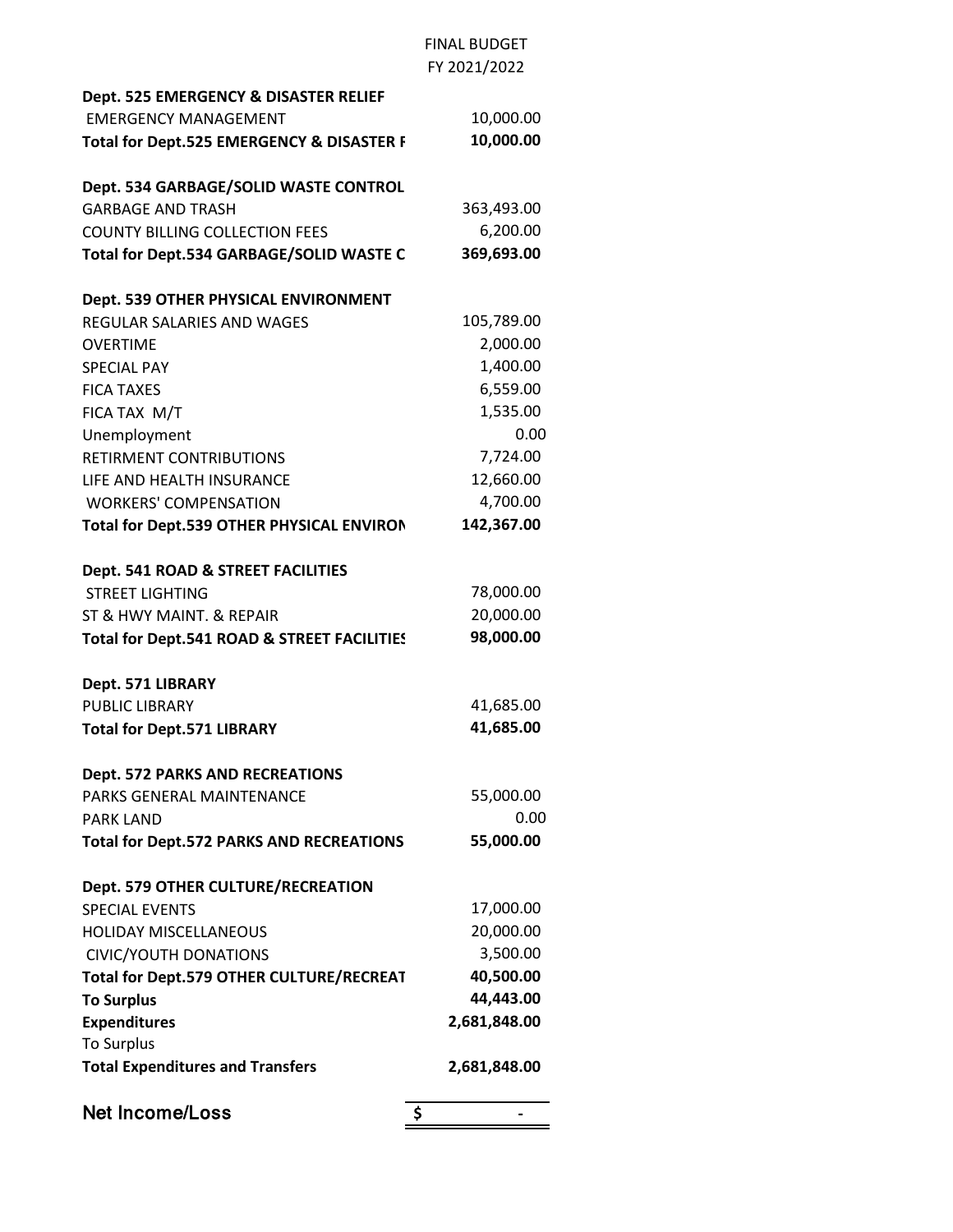**Fund: 301 - CAPITAL IMPROVEMENTS FUND**

| Revenues                              |              |
|---------------------------------------|--------------|
| Dept. 000                             |              |
| <b>ONE CENT SALES TAX</b>             | 250,000.00   |
| LDU                                   | 40,000.00    |
| <b>TRANSPORTATION IMPACT FEES</b>     | 2,000.00     |
| <b>COUNTY GRANTS</b>                  | 549,785.00   |
| <b>FRDAP (BEACH ACCESS)</b>           | 0.00         |
| LAVISTANA PROJECT                     | 0.00         |
| STORMWATER USER FEE                   | 44,000.00    |
| <b>INTEREST</b>                       | 0.00         |
| <b>INTEREST CD'S</b>                  | 0.00         |
| <b>GENERAL INTEREST</b>               | 1,975.00     |
| <b>INTEREST LDU</b>                   | 1,500.00     |
| <b>INTEREST TRANS. IMPACT FEE</b>     | 500.00       |
| <b>INTEREST ONE CENT TAX</b>          | 4,000.00     |
| <b>INTEREST STORMWATER</b>            | 1,500.00     |
| <b>INTEREST PROGRESS ENERGY</b>       | 0.00         |
| <b>INTEREST ON RESTRICTED FUNDS</b>   | 0.00         |
| INT. GB PROJECT                       | 0.00         |
| <b>MISCELLANEOUS INCOME</b>           | 0.00         |
| <b>UNREALIZED LOSS ON INVESTMENTS</b> | 0.00         |
| <b>TRANSFERS FROM GENERAL FUND</b>    |              |
| <b>DEBT PROCEEDS</b>                  | 0.00         |
| <b>TRANSFER FROM</b>                  |              |
| <b>ONE CENT RESERVE</b>               | 0.00         |
| STORMWATER RESERVE                    | 116,000.00   |
| <b>LDU RESERVES</b>                   | 229,600.00   |
| <b>Total for Dept.000</b>             |              |
| <b>Revenues</b>                       | 1,240,860.00 |

## **Fund: 301 - CAPITAL IMPROVEMENTS FUND Expenditures Stormwater Fund** Dept. 000 ENG.FEES/NPDES 160,000.00 **Total for Dept.000 160,000.00**

#### **Dept. 515 COMPREHENSIVE PLANNING**

#### **Total for Dept.515 COMPREHENSIVE PLANNING**

**Dept. 519 OTHER GENERAL**

 MISC. EXPENSES New Roof Town Hall TOWN HALL - One Cent Fund TOWN HALL - One Cent Fund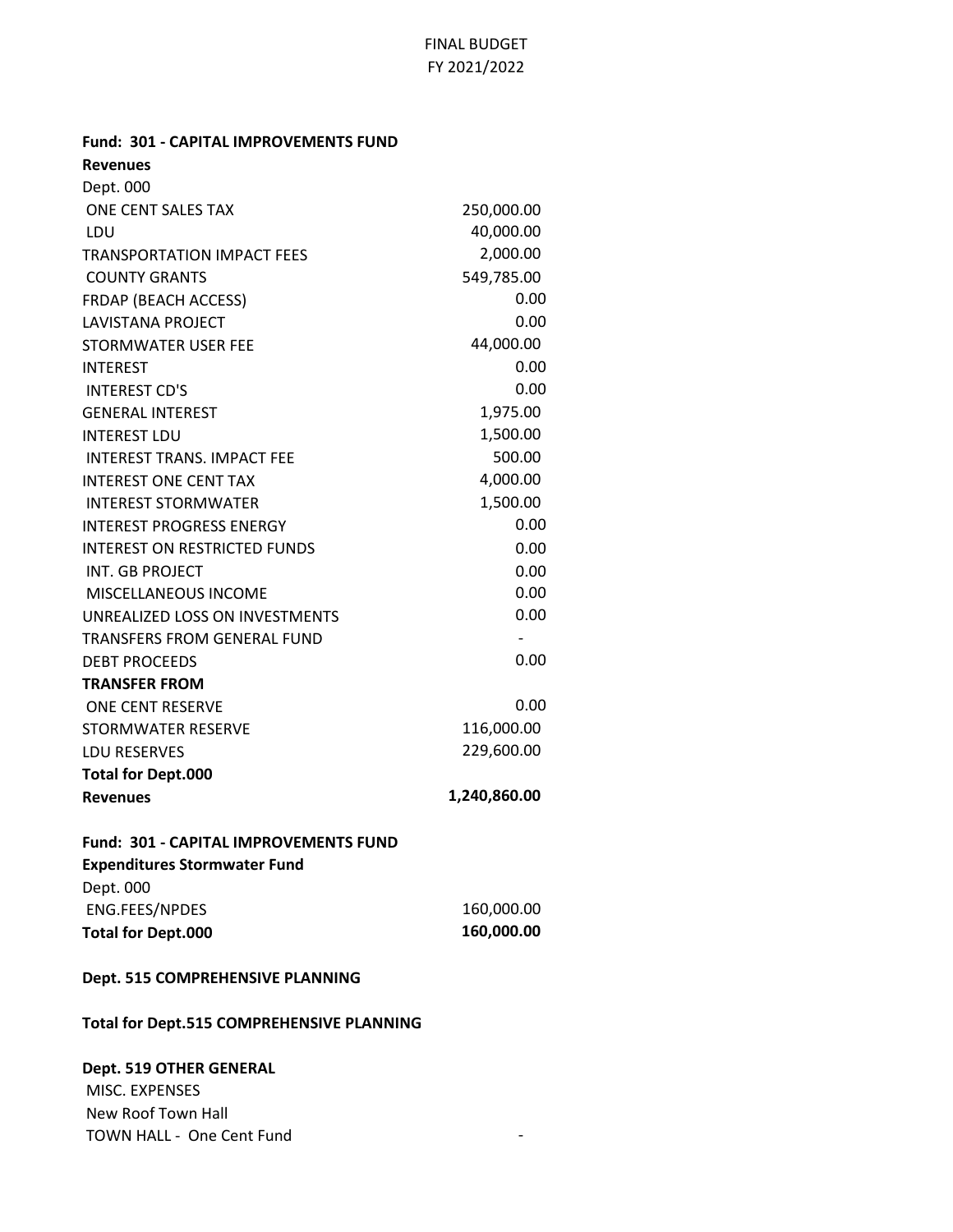|                                                 | <b>FINAL BUDGET</b><br>FY 2021/2022 |
|-------------------------------------------------|-------------------------------------|
| <b>GULF BLVD BEAUTIFICATION</b>                 | 549,785.00                          |
| Loan Payment - LDU                              | 153,900.00                          |
| Loan Payment - One Cent                         | 153,900.00                          |
| <b>Total for Dept.519 OTHER GENERAL</b>         | 857,585.00                          |
| <b>Dept. 572 PARKS AND RECREATIONS</b>          |                                     |
| REPAIR AND MAINTENANCE SERVICE                  |                                     |
| <b>RECREATION/PARKS - LDU</b>                   | 115,700.00                          |
| NEW EQUIPMENT-Mule - ONE CENT                   | 40,000.00                           |
| <b>Total for Dept.572 PARKS AND RECREATIONS</b> | 155,700.00                          |
| <b>Loan Payment General Fund</b>                |                                     |
| <b>Dept. 590 OTHER NON OPERATING</b>            |                                     |
| <b>TRANSFER TO</b>                              |                                     |
| <b>SALES TAX RESERVE</b>                        | 56,100.00                           |
| <b>TRANSPORTAION IMPACT RESERVE</b>             | 2,000.00                            |
| STORMWATER RESERVE                              | 0.00                                |
| <b>LDU RESERVE</b>                              |                                     |
| <b>INTEREST TO FUNDS</b>                        | 9,475.00                            |
| <b>Total for Dept.590 OTHER NON OPERATING</b>   | 67,575.00                           |
| <b>Expenditures</b>                             | 1,240,860.00                        |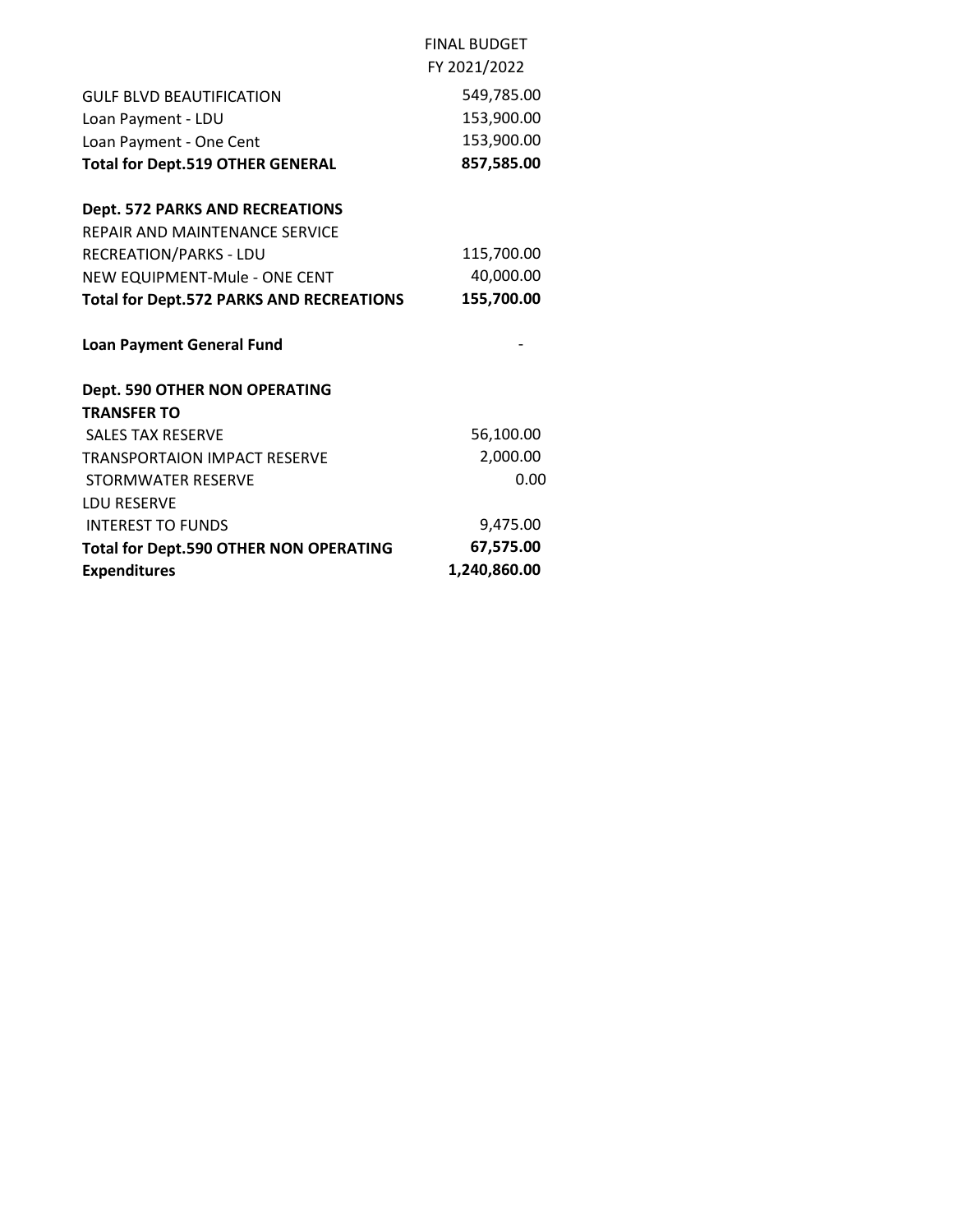### FINAL BUDGET FY 2021/2022

| Fund: 401 - SEWER FUND                                               |                           |
|----------------------------------------------------------------------|---------------------------|
| <b>Revenues</b>                                                      |                           |
| Dept. 000                                                            |                           |
| <b>SEWER SERVICE</b>                                                 | 1,019,914.00              |
| <b>INTEREST</b>                                                      | 3,000.00<br>0.00          |
| <b>INTEREST CD'S</b><br><b>GENERAL INTEREST</b>                      | 0.00                      |
| <b>INTEREST ON RESTRICTED FUNDS</b>                                  |                           |
| <b>MISCELLANEOUS INCOME</b>                                          | 0.00                      |
| UNREALIZED LOSS ON INVESTMENTS                                       | 0.00                      |
| <b>TRANSFER FROM RESERVE</b>                                         | 0.00                      |
| <b>TRANSFER FROM SURPLUS</b>                                         | 606,947.00                |
| <b>Total for Dept.000</b>                                            | 1,629,861.00              |
| <b>Revenues</b>                                                      |                           |
| <b>Net Effect for Fund Type Enterprise funds</b>                     |                           |
| Fund: 401 - SEWER FUND                                               |                           |
| <b>Expenditures</b>                                                  |                           |
| Dept. 519 OTHER GENERAL                                              |                           |
| <b>COMMUNICATIONS</b>                                                | 2,000.00                  |
| <b>UTILITY SERVICES</b>                                              | 5,000.00                  |
| <b>INSURANCE</b>                                                     | 0.00                      |
| REPAIR AND MAINTENANCE SERVICE                                       | 40,000.00                 |
| MISC. EXPENSES                                                       | 1,000.00                  |
| <b>COUNTY BILLING COLLECTION FEES</b>                                | 6,200.00                  |
| <b>FUEL</b>                                                          | 1,500.00                  |
| MACHINERY AND EQUIPMENT                                              | 10,000.00                 |
| CAP IMPV MACH AND EQUIP                                              | 0.00                      |
| TV INSPECTION                                                        | 0.00                      |
| <b>MAJOR REPAIR</b>                                                  | 0.00                      |
| SEWER REHAB 176TH AND 1ST ST.                                        | 0.00                      |
| CAPITAL IMPROV. MAJOR REHAB                                          | 500,000.00                |
| <b>Depreciation Expense</b>                                          | 0.00                      |
| <b>REALLOCATION OF EXPENSES</b>                                      | 50,000.00                 |
| <b>Total for Dept.519 OTHER GENERAL</b>                              | 615,700.00                |
| Dept. 535 SEWER SERVICES                                             |                           |
| <b>TREATMENT COUNTY</b>                                              | 972,161.00                |
| <b>Total for Dept.535 SEWER SERVICES</b>                             | 972,161.00                |
| <b>Dept. 590 OTHER NON OPERATING</b>                                 |                           |
| <b>ENGINEERING FEES</b>                                              | 0.00                      |
| <b>RESERVE</b>                                                       | 42,000.00                 |
| <b>Total for Dept.590 OTHER NON OPERATING</b><br><b>Expenditures</b> | 42,000.00<br>1,629,861.00 |